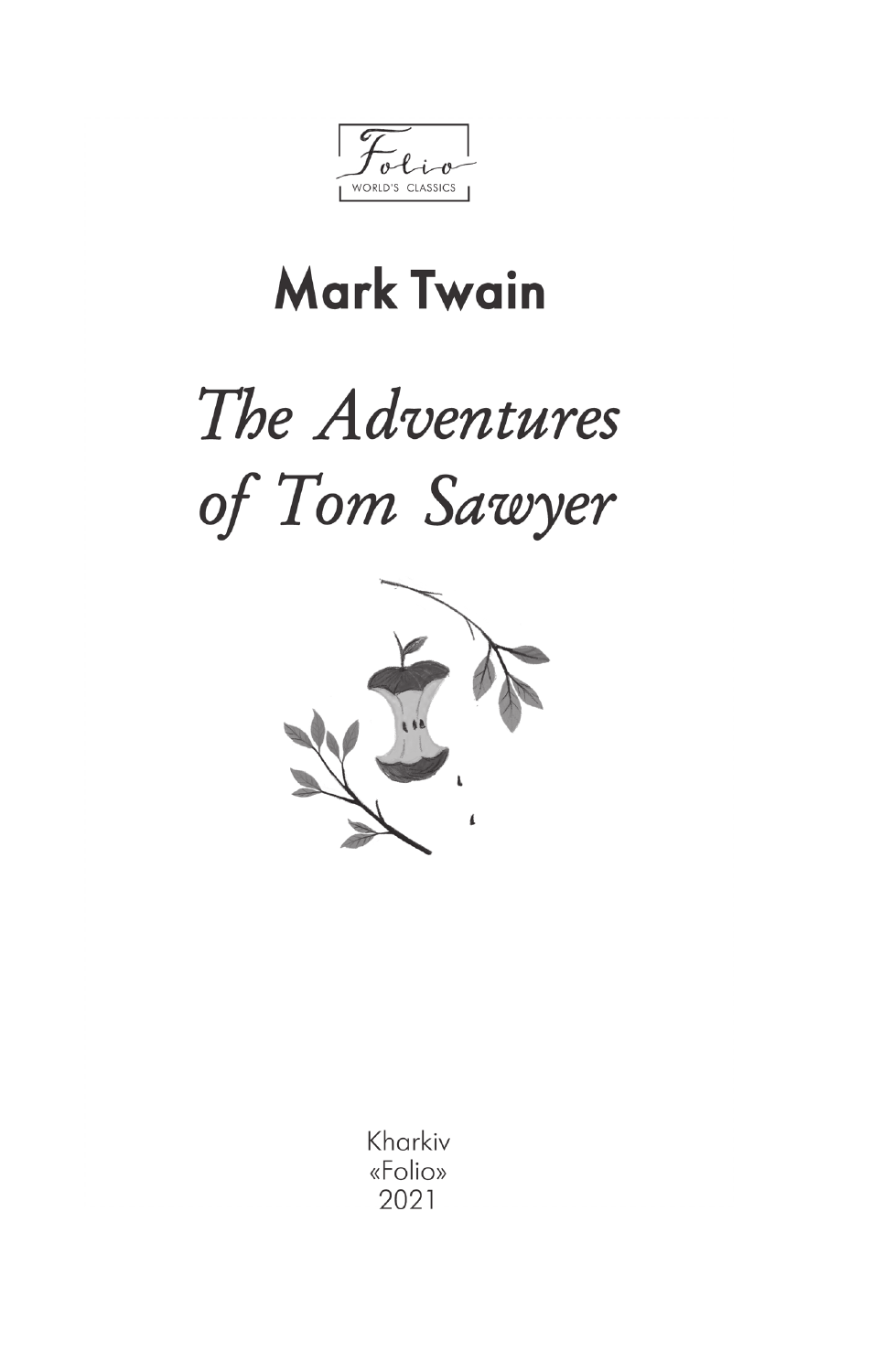#### PREFACE

Most of the adventures recorded in this book really occurred; one or two were experiences of my own, the rest those of boys who were schoolmates of mine. Huck Finn is drawn from life; Tom Sawyer also, but not from an individual he is a combination of the characteristics of three boys whom I knew, and therefore belongs to the composite order of architecture.

The odd superstitions touched upon were all prevalent among children and slaves in the West at the period of this story — that is to say, thirty or forty years ago.

Although my book is intended mainly for the entertainment of boys and girls, I hope it will not be shunned by men and women on that account, for part of my plan has been to try to pleasantly remind adults of what they once were themselves, and of how they felt and thought and talked, and what queer enterprises they sometimes engaged in.

*THE AUTHOR.*

*HARTFORD, 1876.*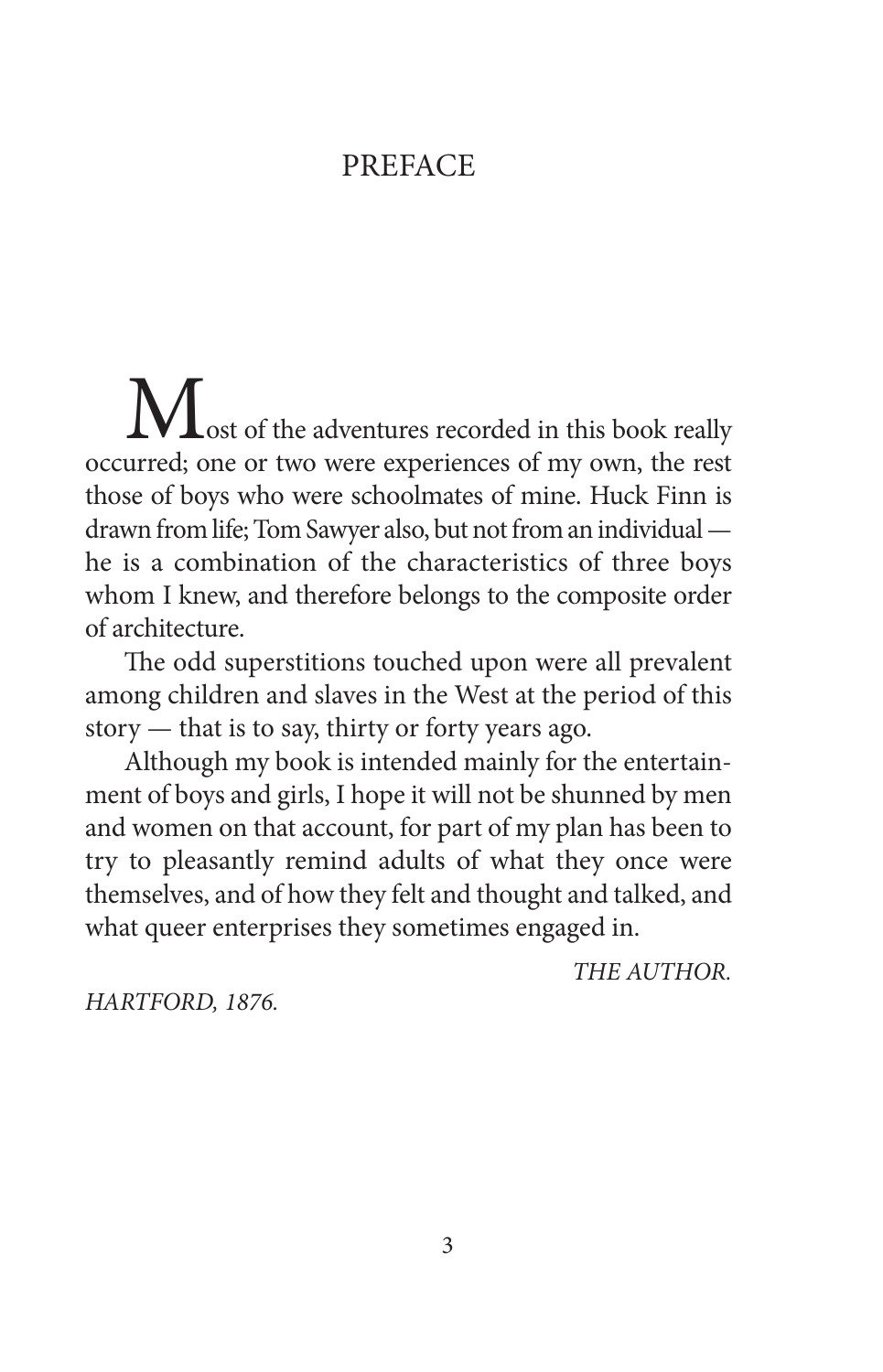#### **CHAPTER I**

### $\mathbf{C}$   $\mathbf{T}_{\text{OM}!}$ No answer. "TOM!" No answer.

"What's gone with that boy, I wonder? You TOM!" No answer.

The old lady pulled her spectacles down and looked over them about the room; then she put them up and looked out under them. She seldom or never looked *through* them for so small a thing as a boy; they were her state pair, the pride of her heart, and were built for "style," not service — she could have seen through a pair of stove-lids just as well. She looked perplexed for a moment, and then said, not fiercely, but still loud enough for the furniture to hear:

"Well, I lay if I get hold of you I'll —"

She did not finish, for by this time she was bending down and punching under the bed with the broom, and so she needed breath to punctuate the punches with. She resurrected nothing but the cat.

"I never did see the beat of that boy!"

She went to the open door and stood in it and looked out among the tomato vines and "jimpson" weeds that constituted the garden. No Tom. So she lifted up her voice at an angle calculated for distance and shouted: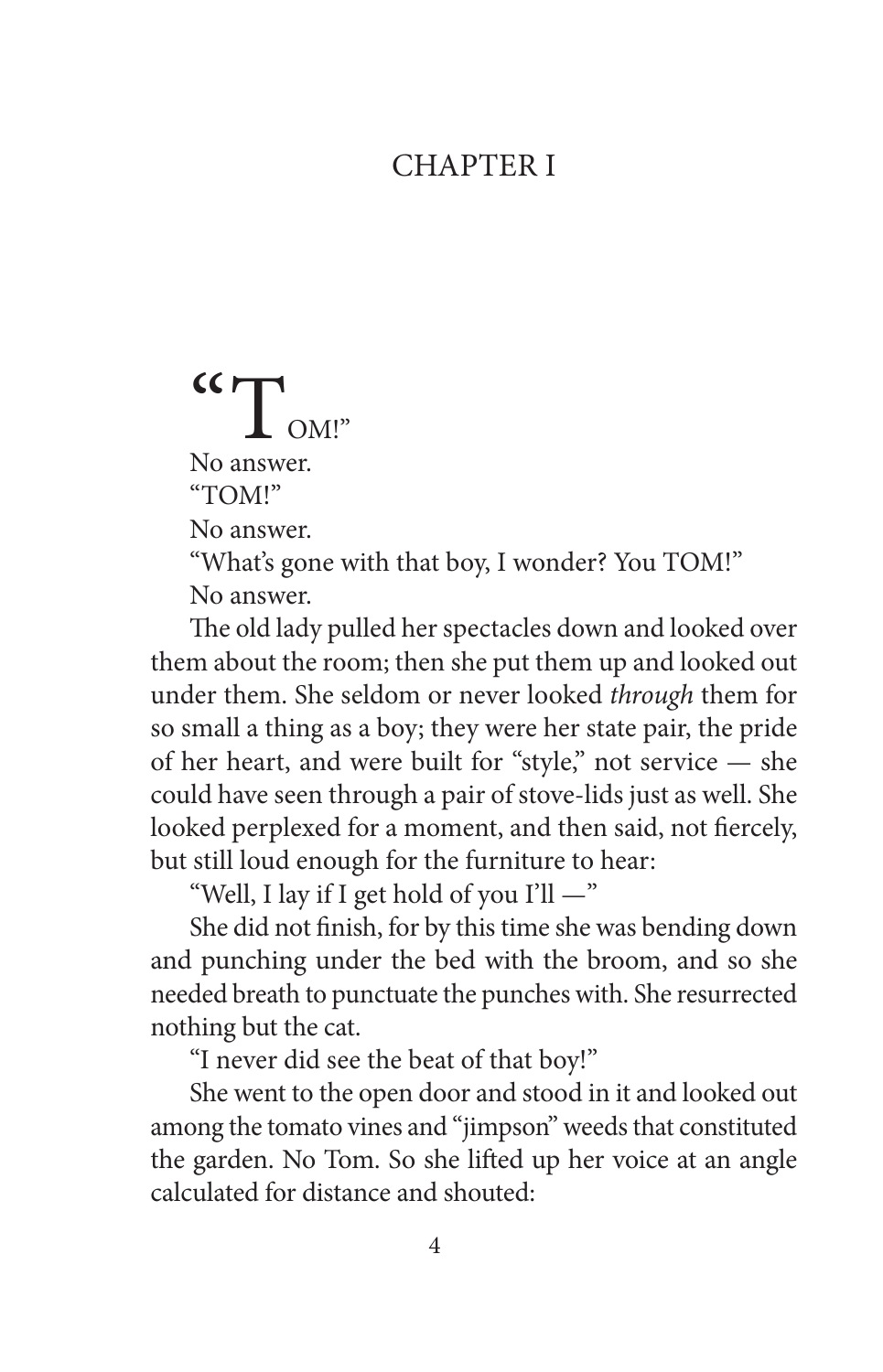"Y-o-u-u TOM!"

There was a slight noise behind her and she turned just in time to seize a small boy by the slack of his roundabout and arrest his flight.

"There! I might 'a' thought of that closet. What you been doing in there?"

"Nothing."

"Nothing! Look at your hands. And look at your mouth. What *is* that truck?"

"I don't know, aunt."

"Well, I know. It's jam — that's what it is. Forty times I've said if you didn't let that jam alone I'd skin you. Hand me that switch."

The switch hovered in the air — the peril was desperate — "My! Look behind you, aunt!"

The old lady whirled round, and snatched her skirts out of danger. The lad fled on the instant, scrambled up the high board-fence, and disappeared over it.

His aunt Polly stood surprised a moment, and then broke into a gentle laugh.

"Hang the boy, can't I never learn anything? Ain't he played me tricks enough like that for me to be looking out for him by this time? But old fools is the biggest fools there is. Can't learn an old dog new tricks, as the saying is. But my goodness, he never plays them alike, two days, and how is a body to know what's coming? He 'pears to know just how long he can torment me before I get my dander up, and he knows if he can make out to put me off for a minute or make me laugh, it's all down again and I can't hit him a lick. I ain't doing my duty by that boy, and that's the Lord's truth, goodness knows. Spare the rod and spile the child, as the Good Book says. I'm a laying up sin and suffering for us both, I know. He's full of the Old Scratch, but laws-a-me! he's